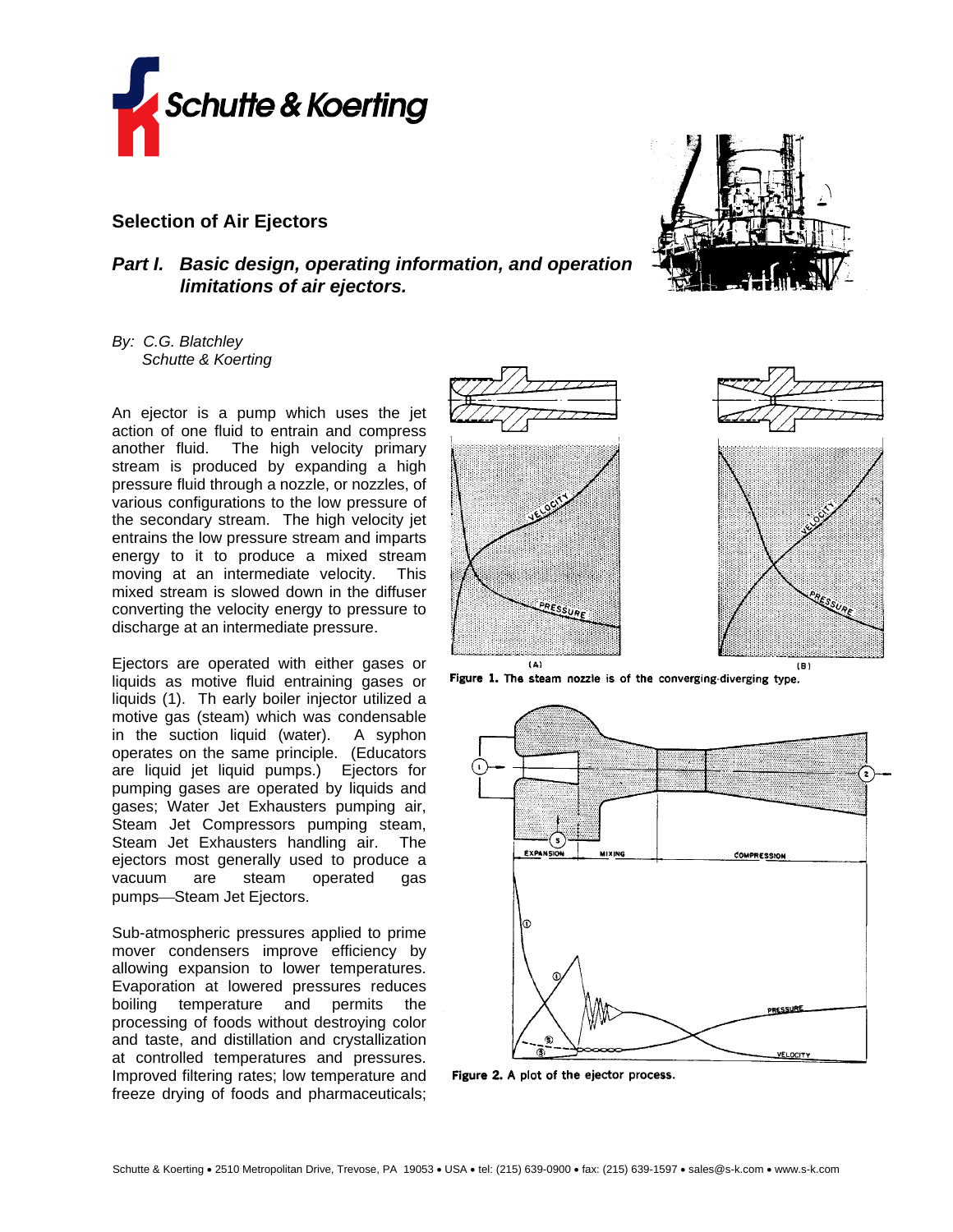degassing of water, plastics and metals; and simulated high altitudes for aeronautical research have resulted. The Steam Jet Ejector makes up a major part of the total vacuum producing capacity.

### **BASIC DESIGN AND OPERATION**

Although the jet ejector is simplicity itself the many possible arrangements and designs make the specification and selection a mystery to many users. An ejector consists of three basic parts; the nozzle designed to produce a jet of high velocity steam in a controlled pattern, the body or mixing chamber acting as a conduit for the suction fluid and positioning the nozzle and diffuser in the proper relationship, and the diffuser which converts the kinetic energy of the mixed fluids into pressure at the discharge.

The steam nozzle is of the converging-diverging type (Figure 1). Nozzles are generally of the two configurations shown, depending upon manufacturer and space requirements. Steam flow calculations are described in various codes (2, 3). The Standards also include steam flow charts for critical flow at pressures up to 620 lbs./sq. in. and temperatures to 1,000°F. A well-rounded orifice as in Figure 1-A will have a capacity coefficient of approximately 97%. Coefficients of nozzles having inlet tapers are lower (92-95%), wider entrance angles give lower coefficients.

The ejector process is partially described in Figures 2 and 3. Pipe line velocities are negligible and are shown as approaching zero. Nozzle exit velocity for the single-stage ejector shown is approximately 3,500 ft./sec. The suction fluid is accelerated slightly in the suction chamber and the two fluids are mixed at pressures approximately the suction pressure. The resultant mixture velocity is below the nozzle velocity. As the fluid flows through the diffuser the velocity decreases and the pressure increases.

The enthalpy-entropy chart Figure 3 shows one assumption as to the thermodynamics of the ejector process. (For sake of simplicity a single fluid ejector is considered). The nozzle expansion involves losses in the range of 2 to 3% as indicated by the reheat shown. The diffuser loss is greater - in the range of 10 to 15%. The greatest loss occurs in the mixing region. The



#### **ENTROPY**

Figure 3. Enthalpy-entropy chart showing one assumption as to thermodynamics of the ejector process.

process of transmitting energy from t he high velocity fluid to the low velocity fluid has not been adequately described theoretically. It appears to be a combination direct impact, friction and induction pressure difference. Since the ejector process is essentially adiabatic the enthalpy at the discharge (2) is the sum of the enthalpies at the inlets (1) and (S). The losses appear as heat, raising the outlet temperature.

### **OPERATING LIMITATIONS**

An ejector stage has operating limitations as to the compression attainable and will operate efficiently only up to a definite maximum ratio of compression (4). The ratio of compression is the absolute discharge pressure divided by the absolute suction pressure. The majority of steam jet vacuum pumps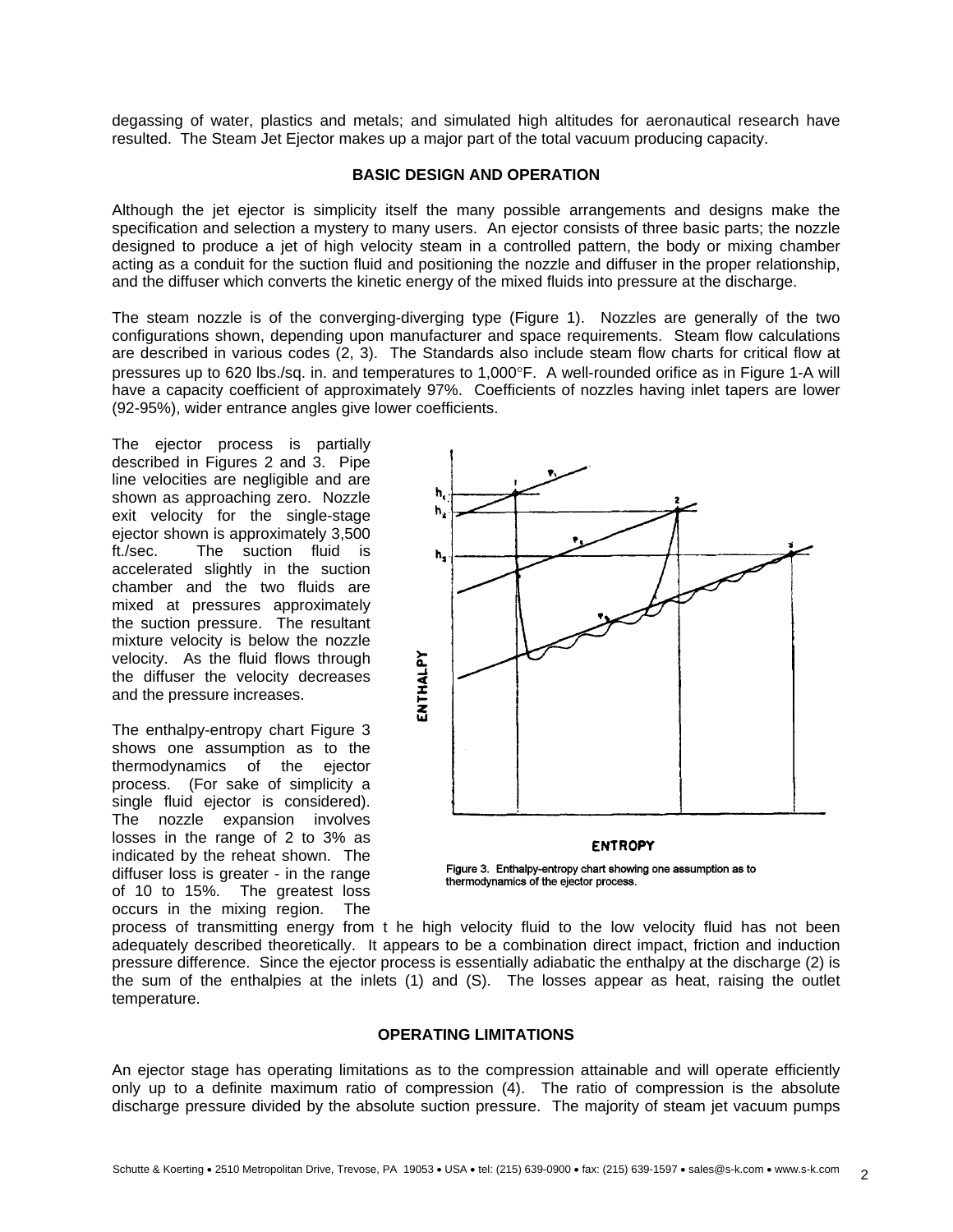operate with compression ratios greater than three to one. For such compression ratios the velocity of the fluid mixture entering the diffuser must be greater than critical (sonic) and the diffuser capacity and suction pressure relationship becomes fixed for a given design. The maximum economical compression ratios vary from 6 to 1 to 10 to 1 depending upon the attainable ratio of nozzle velocity to diffuser velocity. This is a function of the available motive steam pressure and temperature and the relative suction pressure. Since the nozzle velocity must always be higher than the mixture velocity in the diffuser the compression ratio economically attainable is higher for higher nozzle velocities. Compression ratios for ejectors discharging to atmosphere do not economically exceed 6 or 7 to 1 and steam consumption begins to rise rapidly as design operating pressure decreases below 90 lbs./sq. in. Ejectors with suction pressures below 1mm. Hg. absolute may be operated with steam at pressures as low as atmospheric.

The steam rate for any ejector is a function of several interrelated variables. (1, 5). It is determined primarily by the amount of fluid to be pumped and the compression ratio through which it is pumped. The percentage of water vapor, and other gases condensable in interstage coolers, also has a major effect on the quantity of motive steam required. Secondary factors are the operating steam pressure and temperature and the cooling water temperature. Third order factors are the type of condensers used, direct contact or surface, and the selection of interstage pressures in multi-stage units.

The motive steam requirement for individual stages is a function of compression. For suction pressures from 5 mm. Hg. absolute to atmosphere the following equations will give approximate results for steam jet ejector stages handling air.

For 1.6 lb. air per lb. steam

 $P_2 = 1.45$  (P<sub>S</sub>)<br>  $P_2 = 3.7$  (P<sub>S</sub>) 1.0  $P_2 = 3.7$ 0.8  $P_2 = 5.0$  (P<sub>S</sub>) 0.5  $P_2 = 10.1$  (P<sub>S</sub>) 0.4  $P_2 = 13.85$  (P<sub>S</sub>)

 $P_s$  = suction pressure mm Hg. abs.

 $P_2$  = discharge pressure mm Hg. abs. when motive steam is at 115 lbs./sq. in.

For the greater compression ratios than can be attained in a single ejector stage, two or more stages can be arranged to operate in series. This assembly constitutes a multi-stage ejector.

For estimating steam consumption of multi-stage ejectors, Westbrook (6) has developed an equation from empirical data. It appears to be applicable for two-stage condensing units between 15 and 100 mm Hg. absolute suction pressure. Rearranging the terms:

$$
W_s = \left(\frac{P_s^{0.6}}{49}\right)\left(\frac{P_n - 0.38 P_w}{P_s - P_w}\right)^{0.52}
$$

 $W<sub>S</sub>$  = weight of fluid entrained  $W_1$  = weight of motive steam  $P<sub>S</sub>$  = suction pressure mm Hg. abs.  $P_W$  = partial pressure of water vapor in suction fluid

This equation covers only the system air and water vapor.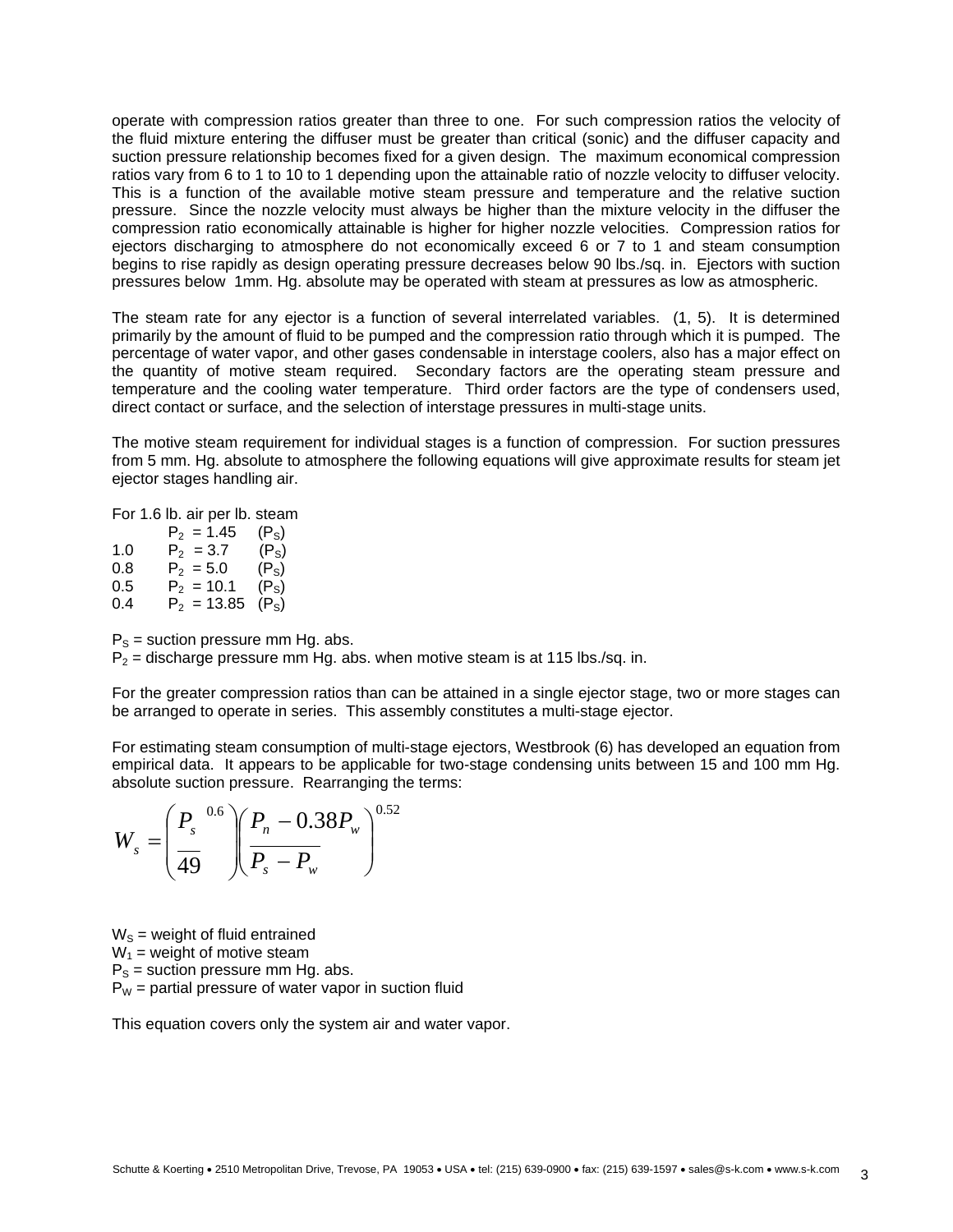# *Part 2. Advantages and disadvantages of various multi-stage arrangements are outlined for reference in plant design.*

An ejector is inherently a constant capacity device. To obtain variation in capacity, two or more ejectors, either single or multi-stage, can be arranged to operate in parallel, each series constituting an element of a multiple element ejector. This arrangement permits the operation of the number of elements needed for the required capacity, each element capable of completely compressing a portion of the total capacity.

For a given total compression an increased number of stages (each with lower compression ratio) will use less total motive steam. If the suction pressure is to be varied over a range of pressure; fewer, higher compression stages are more flexible and usually lower in first cost. Figure 1 shows the range of



suction pressure of various multiple stages. The minimum pressure shown in each case is the shut-off, or no load point. The overlap indicates the possible use of more than one type depending on the criteria for selecting the most advantageous unit for the given application.

The most economical unit for any given use may be judged by many criteria. A unit designed for a continuous process may require steam economy or water economy depending upon the relative costs of the operating fluids. If the process is to be in operation for only a short life, low first cost may be the governing factor. For batch processes the time lost evacuating (pumping down) to the process pressure may be more costly than the use of more steam in a larger unit for faster evacuation. The choice depends upon the relation of processing time at vacuum to the total processing time; and the volume to be evacuated relative to the processing load. In large installations a separate single-stage "hogging" ejector is used to reduce evacuation time. If the process pressure varies, or if the system is used for a variety of products, a flexible unit capable of meeting all the operating points will be more economical than a unit designed for minimum utilities with a narrow operating range.

## **MULTI-STAGE ARRANGEMENTS**

The various methods of arranging multiple-stage ejectors (Figure 2) allow the units to be designed to suit the requirements of the individual application.

Schutte & Koerting • 2510 Metropolitan Drive, Trevose, PA 19053 • USA • tel: (215) 639-0900 • fax: (215) 639-1597 • sales@s-k.com • www.s-k.com 4 A single-stage ejector may be installed in any location. When operating noise is objectionable a muffler is used on the discharge. An after-condenser will prevent discharge of steam and also muffle noise.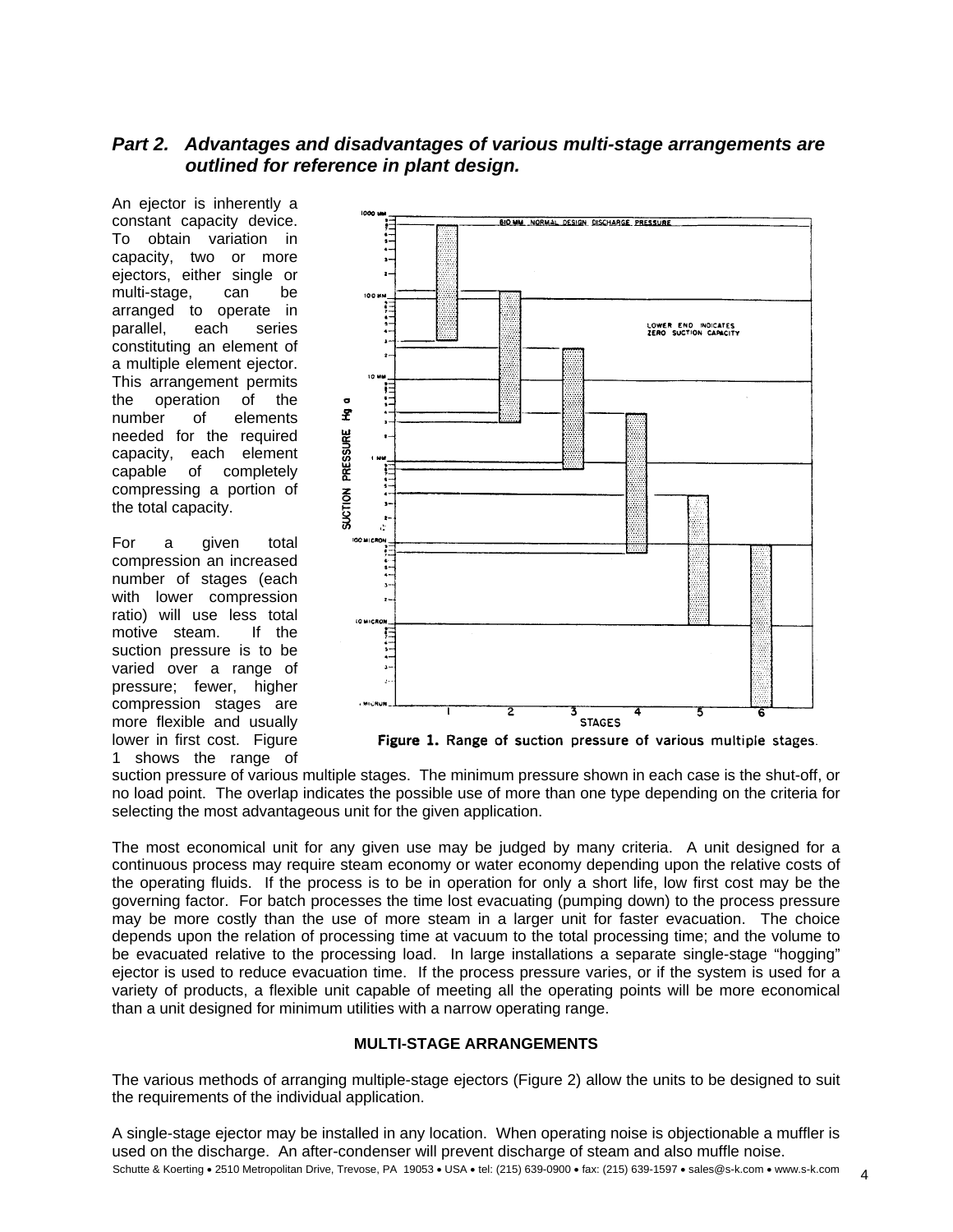The simplest and lowest cost two-stage is non-condensing (2a). It is installed and used like a singlestage. Since the second stage must handle the steam from the first stage, as well as the load, the units are not economical to operate. Their use in indicated for small loads where the smallest ejector that will give trouble-free operation is larger than needed. For intermittent use such as evacuation, or where barometric installation is impractical, they give satisfactory service.

The most common ejector is the two-stage unit with direct contact barometric inter-condenser (2b). The inter-condenser reduces the load on the second stage, reducing its size and steam consumption. The evacuating capacity (for the same pumping rate) is less than the non-condensing due to the smaller second stage.

Three-stage non-condensing units are occasionally used (3a). They have advantages in installation, but the disadvantages of high steam consumption is more acute. Since the third stage must handle the steam from both preceding stages it is comparably much larger.

Three-stage condensing units may have one or two condensers. When cooling water temperatures are high tow-stages are need to compress to the point where condenser may be used (3b). This occurs on units where the load is largely non-condensable which raises the effective pressure of the condenser. With the usual 80-90°F cooling water, condenser pressures are limited to 44-50 mm Hg. absolute. In unusual cases 60°F water will allow condenser pressures as low as 38 mm Hg. absolute. With cooler water the condenser can follow the first stage. If the load is largely condensable a two-stage noncondensing is used after the intercondenser (3c). For non-condensable loads and for maximum economy two condensers are used (3d).

The discharge pressure of the first stage of a four-stage unit is too low to use a condenser. Two noncondensing stages are required before the condenser. For small units one condenser is economical (4a). Two condensers improve steam economy and are particularly indicated with large units (4b).

Five stage units are most frequently made with three non-condensing stages. Small units are made with one condenser (5a), larger units with two (5b).

Six-stage ejectors require four non-condensing stages with all normal condensing water temperatures. Although the volumetric capacity of these units is very large, the small weight capacity of noncondensables usually requires only a non-condensing two-stage.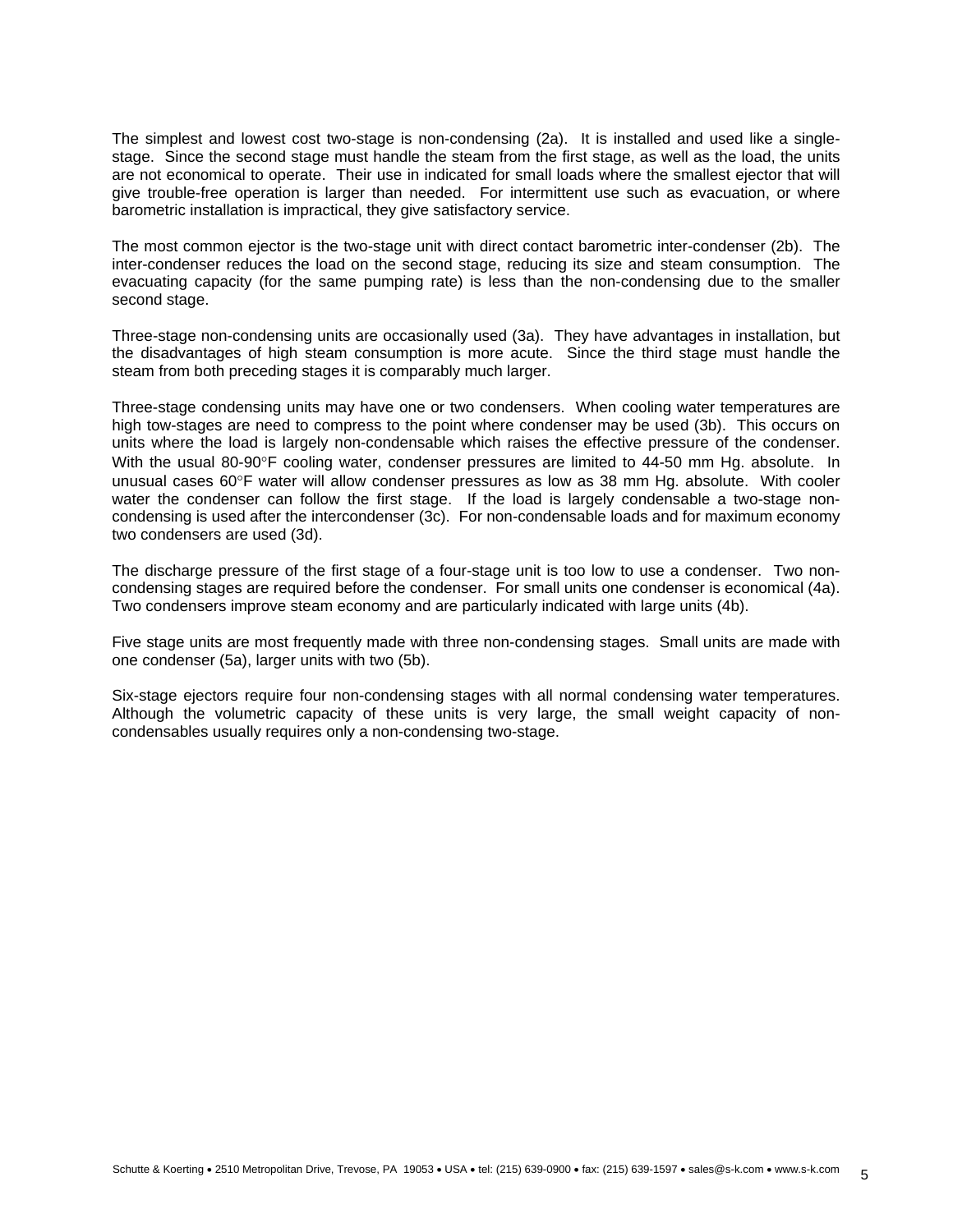Air ejectors



Figure 2. Multiple-stage ejectors can be arranged to suit requirements of indivi-<br>dual application.



Figure 3. The type of inter-stage cooler-condenser used may be varied with the application requirements.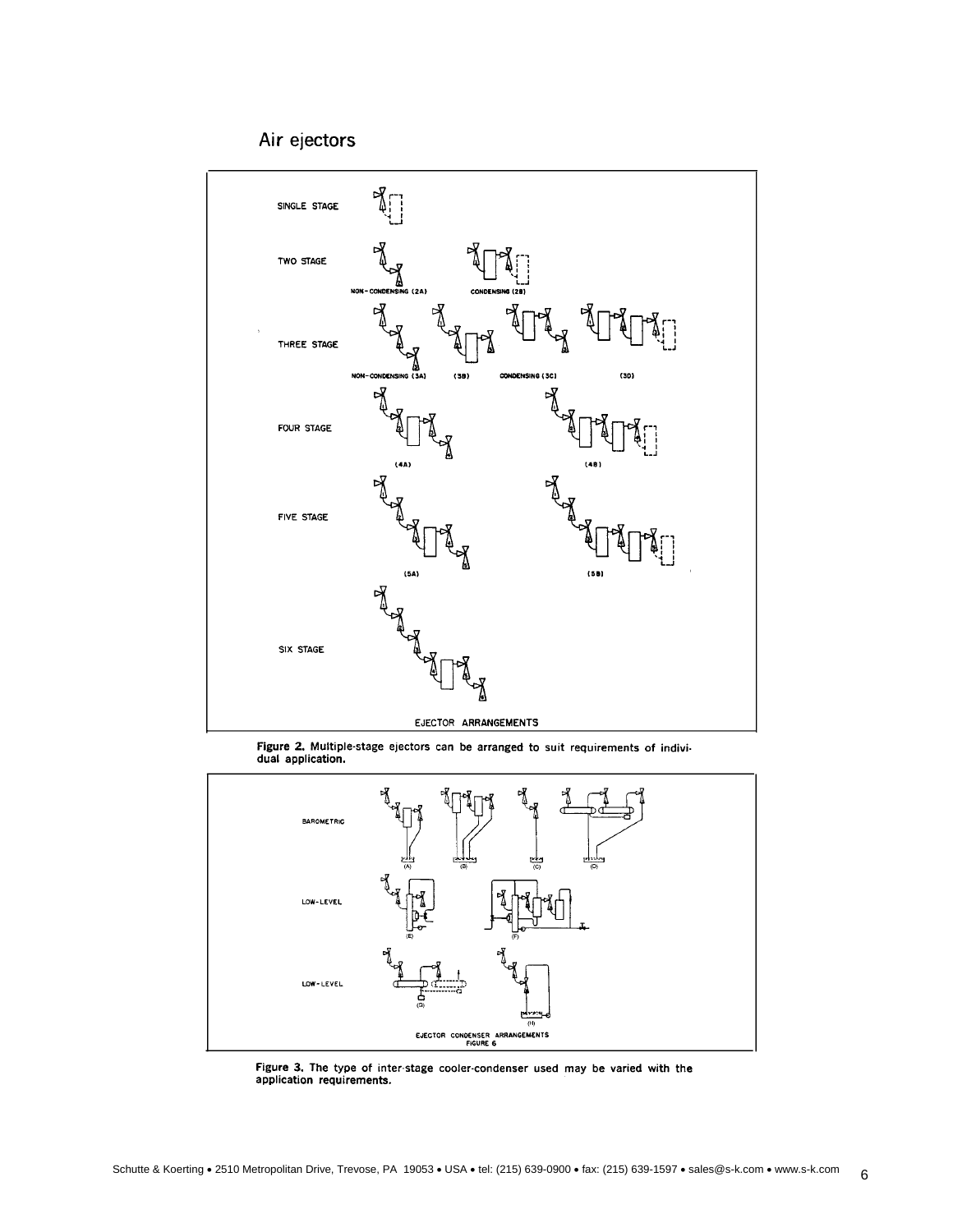## **COOLER-CONDENSER TYPES**

The type of inter-stage cooler-condenser used may be varied with the application requirements (Figure 3). The simplest and most efficient form is the barometric counter-current condenser. This type of unit operates with a minimum terminal difference (condensing temperature to outlet water temperature) and the minimum air-vapor approach (non-condensable outlet temperature to inlet water temperature) thus giving the maximum cooling with the minimum amount of water. Another advantage is the minimum pressure drop between vapor inlet and outlet and long life without reduction in effectiveness caused by fouling.

The terminal difference varies with the amount of non-condensables in the load. With 1% N.C. or less terminal difference may be as low as 3°F. Air-vapor approach may be as low as 3°F but normally will not exceed 10°F, even with high non-condensable loading. Pressure drop is less than 2.5 mm Hg.

Multiple barometric condensers may discharge into a common hotwell (6b). the discharge of the atmospheric stage may also enter the hotwell provided it is not submerged over six inches, which would impose excess back pressure. Sealing this stage prevents blow-back of atmospheric air when the unit is shut down or if steam fails. The system pressure cannot rise beyond the vapor pressure of the cooling water. When barometric installations are not possible this type of condenser may be located at low-level by use of a closed hotwell and removal pump (6e). To protect against flooding of the process a level controller is required, limiting the inlet water flow by hotwell level. Two condensers can be installed with one hotwell, removal pump and level control by use of a drop-leg to control the flow of water from the high pressure condenser to the lower pressure unit (6f). An after-condenser can be supplied from the discharge of the condensate pump. Such units can be assembled advantageously as a package. Steam consumption is similar to barometric units and pump horsepower comparable.

When non-condensable loads are small a multi-nozzle jet ejector condenser may be used as the atmospheric stage. Although the air handling capacity of such units is low, the condensing capacity is large. Installation may be barometric (6c) or low level (6h). Small low level units are particularly advantageous for laboratory use when built as a package complete with hotwell and circulating pump.

Where disposal of contaminated water is a problem, or where it is desirable to reclaim a condensed product, surface condensers are used. The overall economy of the unit will decrease due to the higher terminal difference (10-15°F) and the reduction of heat transfer rates by progressive tube fouling. The pressure drop on the vapor side is higher 6-7 mm Hg. for any reasonable shell size, and the air-vapor approach may be as high as 25°F in mixed flow units. When multiple condensers are used they may be constructed in one shell, however, maintenance of such units is nearly impossible and they are therefore rarely used except in power plants where condensate is used as cooling water. Barometric installations are not required (6d) although they greatly simplify condensate removal. When two condensers are used, individual traps or condensate pumps are required, unless the higher pressure condenser is vacuum trapped or has a drop-leg to the low pressure condenser (6g).

The growing shortage of water is increasing the interest in air-cooled condensers. The attainable condensing temperatures are high for economical use with units of more than two stages. Evaporative condensers (the air side is wetted by just enough water to maintain the wet bulb temperature) are used to obtain the minimum condensing temperature possible. It is possible to package such units with inter- and after-condensers for compact installation.

Steam jet vacuum pumps may be effectively and economically applied to many applications. The selection of the proper type depends on many variables. In order to permit the supplier to make proper recommendations all of the controlling variables should be known. An adequate specification (Figure 4) will define the load conditions as completely as possible and state available utilities. The range of suction pressures involved, the evacuation rate if required, the operating time at design pressure and the amortized cost of steam and water allows the supplier to evaluate the net cost to the user to determine the most economical unit.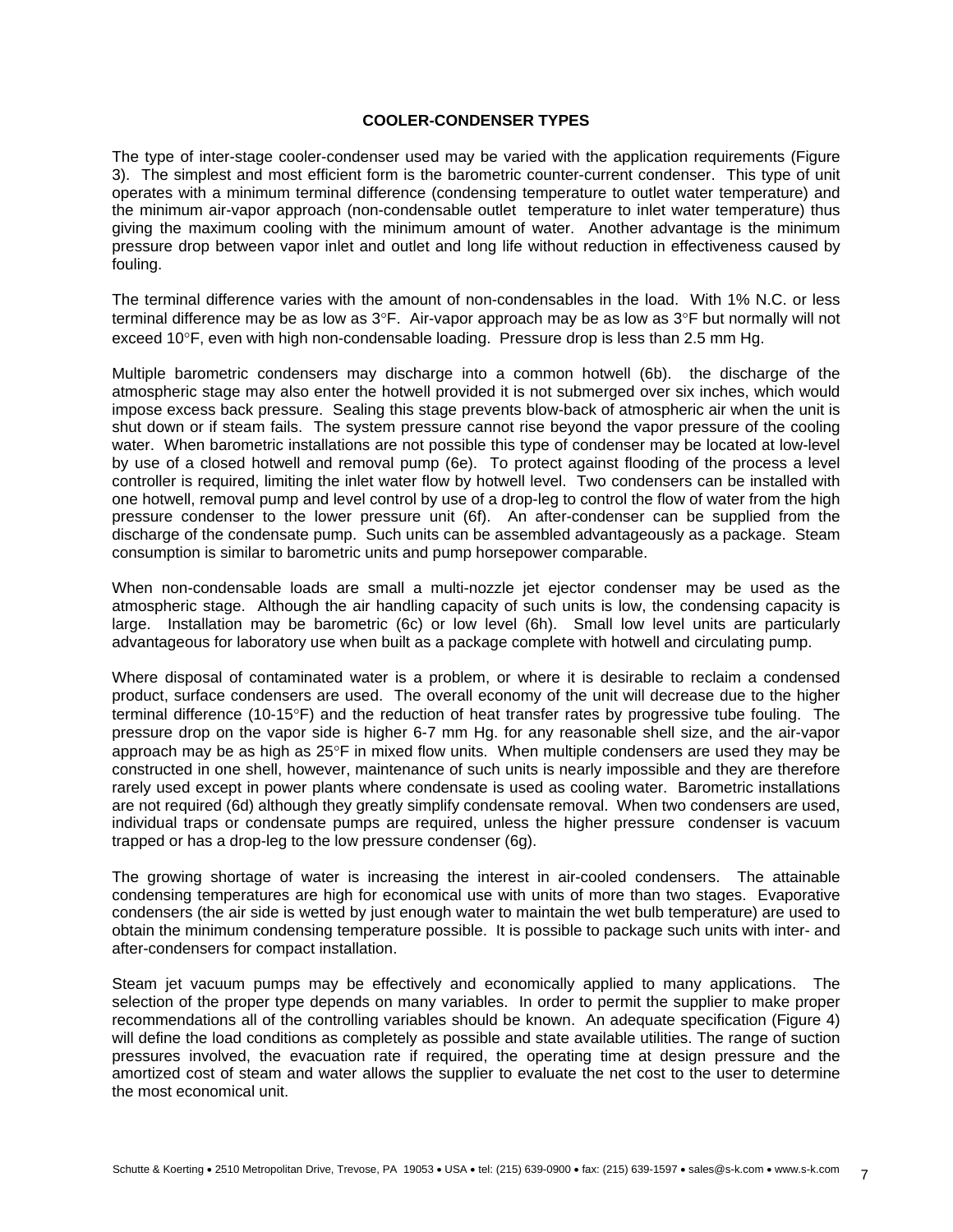| <b>LOAD</b>                   |                                                                                           |
|-------------------------------|-------------------------------------------------------------------------------------------|
| Design for Steady Condition   |                                                                                           |
| 1.                            | Suction capacity dry air PPH                                                              |
|                               | Non-condensables-mol. wt. PPH                                                             |
|                               | Condensables-mol. wt. PPH                                                                 |
|                               | 3. Vapor pressure-condensables mm Hg. a. at F                                             |
|                               | $\ldots$ . mm Hg. a. at F                                                                 |
|                               |                                                                                           |
|                               | Solubility---condensables in water % at F                                                 |
|                               | Solubility--water in condensables % at F                                                  |
|                               | 4. Suction pressure mm Hg. a.                                                             |
| Design for Evacuation         |                                                                                           |
|                               | 1. System volume cu.ft.<br>System temperature F.                                          |
|                               | 2. Mol. wt. gases                                                                         |
|                               | 3. Evacuation time minutes                                                                |
|                               | 4. Air leakage rate PPH                                                                   |
| <b>UTILITIES</b>              |                                                                                           |
| 1.                            | Minimum steam pressure psiF.T.T.                                                          |
| 2.                            |                                                                                           |
| <b>DISCHARGE</b>              |                                                                                           |
|                               | 1. Pressure mm Hg. a.<br>2. Barometric mm Hg. a.                                          |
|                               |                                                                                           |
| <b>STABLE OPERATING RANGE</b> |                                                                                           |
|                               | 1. Unit to be stable from shut-off to 1% of design load or                                |
|                               | 2. Unit to be stable from shut-off tomm Hg. a.                                            |
| <b>CONSTRUCTION</b>           |                                                                                           |
|                               | 1. Ejectors                                                                               |
|                               |                                                                                           |
|                               | Diffuser                                                                                  |
|                               | Steam Head                                                                                |
|                               | 2. Condensers (Dircet Contact)                                                            |
|                               |                                                                                           |
| 3.                            | Condensers (Surface)                                                                      |
|                               |                                                                                           |
|                               | Tube Sheets                                                                               |
|                               | Shell                                                                                     |
|                               | Installation vertical-horizontal                                                          |
|                               | Fouling factor-shell side 0.00                                                            |
|                               | tube side $0.00$                                                                          |
| <b>EVALUATION CRITERIA</b>    |                                                                                           |
|                               | 1. Steam-An amount of \$per PPH steam in excess                                           |
|                               | of lowest steam consumption quoted will be added to bid price<br>for evaluation purposes. |
|                               | 2. Water-An amount of \$ per GPM water in excess                                          |
|                               | of lowest water rate quoted will be added to bid price for evalua-                        |
| tion purposes.                |                                                                                           |
| <b>APPLICATIONS</b>           |                                                                                           |
|                               | 1. Continuous operationhours per week.                                                    |
|                               |                                                                                           |

Figure 4. Adequate specifications will define load conditions and state available utilities.